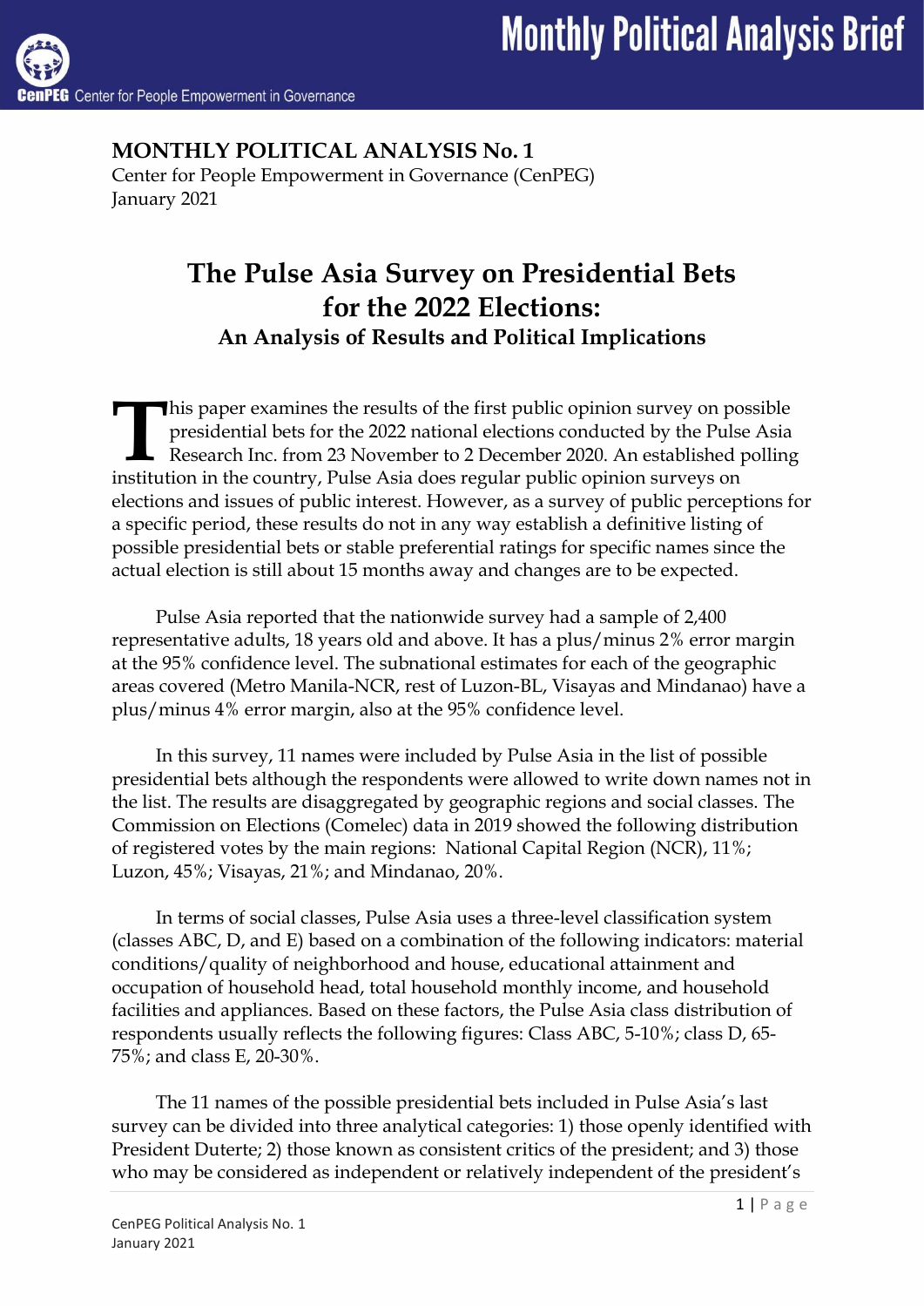

G Center for People Empowerment in Governance

policies and persona. This analytical classification also allows for an indirect reading of the level of support of Pres. Duterte at the time the survey was made with the ratings of each individual as a rough proxy of support or opposition.

#### **Pulse Asia Research, Inc. Table 1: 2022 Presidential Preferences November 23 - December 2, 2020/ Philippines (In Percent)**

*Survey Question: Of the people on this list, whom would you vote for as President of the Philippines if the May 22 elections were held today and they were candidates. You may mention others not included in this list.*

|                                                           | <b>LOCATION</b> |                |                |                |                | <b>CLASS</b>   |                |                |
|-----------------------------------------------------------|-----------------|----------------|----------------|----------------|----------------|----------------|----------------|----------------|
|                                                           | PHIL            | <b>NCR</b>     | <b>BL</b>      | <b>VIS</b>     | <b>MIN</b>     | ABC            | D              | E              |
| Sara Duterte                                              | 26              | 16             | 12             | 29             | 58             | 27             | 26             | 23             |
| Ferdinand<br>Marcos, Jr.                                  | 14              | 20             | 16             | 13             | $\overline{7}$ | 21             | 14             | 11             |
| Grace Poe                                                 | 14              | 12             | 17             | 15             | 8              | 10             | 14             | 18             |
| Francisco<br>Domagoso (Isko<br>Moreno)                    | 12              | 18             | 17             | 9              | $\overline{2}$ | 8              | 13             | $\overline{9}$ |
| Manny Pacquiao                                            | 10              | 12             | 9              | 13             | 9              | 10             | 10             | 14             |
| Leonor "Leni"<br>Robredo                                  | 8               | $\overline{7}$ | 13             | 6              | $\overline{2}$ | 8              | 8              | 8              |
| Panfilo Lacson                                            | $\overline{4}$  | 5              | 5              | 5              | $\overline{2}$ | 8              | $\overline{3}$ | $\overline{5}$ |
| Christopher<br>"Bong" Go                                  | $\overline{4}$  | $\overline{3}$ | $\overline{3}$ | 3              | 6              | $\overline{3}$ | $\overline{4}$ | $\overline{3}$ |
| Alan Peter<br>Cayetano                                    | $\overline{3}$  | $\overline{4}$ | $\mathbf{1}$   | $\overline{3}$ | $\overline{3}$ | $\mathbf{1}$   | $\overline{3}$ | $\overline{3}$ |
| Richard Gordon                                            | 0.2             | $\mathbf{1}$   | $\mathbf 0$    | $\mathbf{1}$   | $\mathbf 0$    | $\mathbf 0$    | $\mathbf 0$    | $\mathbf{1}$   |
| Antonio Carpio                                            | 0.1             | $\mathbf{1}$   | $\mathbf 0$    | $\Omega$       | $\mathbf 0$    | $\mathbf 0$    | $\mathbf 0$    | $\mathbf 0$    |
| Others                                                    | $\mathbf{1}$    | 0              | $\mathbf 0$    | 4              | $\mathbf 0$    | $\mathbf 0$    | $\Omega$       | $\overline{3}$ |
| Don't know<br>/Refused/None<br>$\overline{1}$<br>$\cdots$ | $\overline{4}$  | $\overline{2}$ | $\overline{7}$ | $\mathbf{1}$   | $\overline{3}$ | 5              | $\overline{4}$ | $\overline{2}$ |

Base: Total Interviews, 100%

*Abbreviations:*

Phil: Philippines NCR: National Capital Region VIS: Visayas BL: Balance Luzon; all regions in Luzon except for the NCR. MIN: Mindanao

On the basis of the political identities and current affiliations of the individuals in the survey list, the following groupings are made: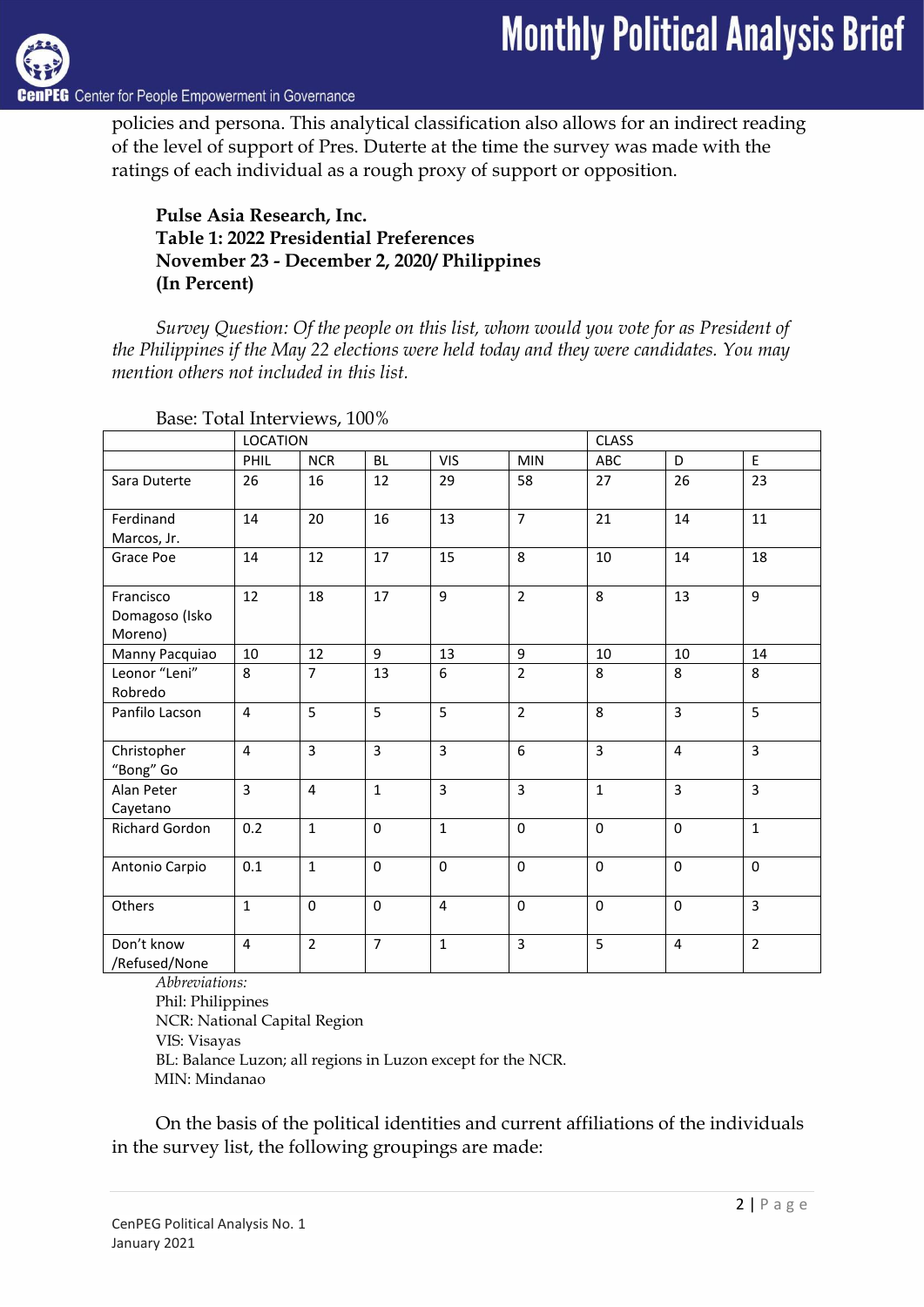- 1) **Duterte camp:** Mayor Sara Duterte, former senator Ferdinand "BongBong" Marcos, Senator Emmanuel "Manny Pacquiao, Senator Christopher "Bong" Go, and Rep. Alan Peter Cayetano;
- 2) **Duterte critics:** Vice-President Maria Leonor "Leni" Robredo and former Supreme Court Senior Associate Justice Antonio Carpio.

3) **Independent or relatively independent:** Senator Grace Poe, Mayor Francisco Domagoso (Isko Moreno), Senator Panfilo "Ping" Lacson, and Senator Richard "Dick" Gordon.

Some would include Senators Grace Poe and Panfilo Lacson as among the critics of Pres. Duterte but others argue that their oppositionist stance is not as clearcut as those of Robredo and Carpio. Others also include Senator Gordon within the Duterte camp.

# **Mayor Sara Duterte**

Pres. Duterte's daughter and incumbent mayor Sara Duterte of Davao city topped the Pulse Asia Survey in November-December 2020 (see Table 1) with 26% of the votes. Predictably, she received a huge margin of 58% of the Mindanao votes with the rest managing only single digit votes in this region. In the Visayas, Mayor Sara also had a significant margin of 14 % over the closest bet and also did well even in the National Capital Region and Balance of Luzon (Regions 1 to 5 but excluding the NCR) where she trailed the leaders by statistically non-significant margins. She also led all the others in terms of the class designation of the respondents in the three class categories.

For Duterte partisans, the biggest problem now is the seeming lack of interest by Mayor Sara for the presidential race in 2022. Shortly after the Pulse Asia survey results were announced, Mayor Sara publicly stated that her name should no longer be included in forthcoming surveys. She was also quoted as saying that perhaps she might run in 2034 when she would be just in her mid-fifties. Moreover, Pres. Duterte has in effect also discouraged her from running asserting that the presidential post is not for women candidates.

If for any reason Mayor Sara decides not to run for the presidency in 2022, this will make it easier for other ambitious politicians in the Duterte camp to make a bid for the presidency. However, this could also divide the electoral base of the pro-Duterte constituency.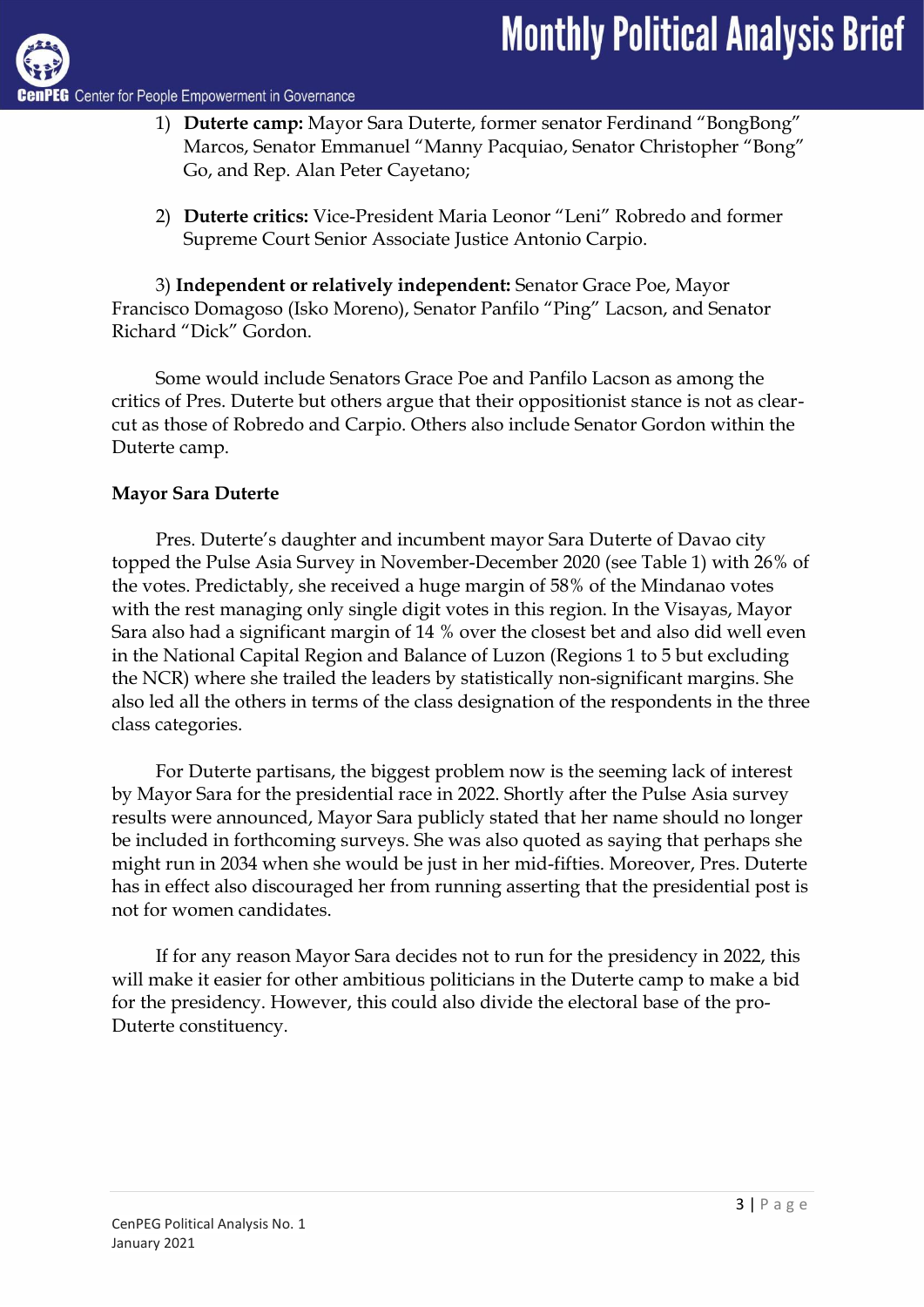**G** Center for People Empowerment in Governance

# **Former Senator Ferdinand "BongBong" Marcos**

In the survey, Bongbong Marcos tied for second place overall with Senator Grace Poe, with each getting 14% of the total. Marcos led all bets in the NCR (20%) and also did well in Balance of Luzon (16%) and the Visayas (13%) but fared badly in Mindanao (7%).

Marcos lost his vice-presidential bid in 2016 to Leni Robredo by a contested and narrow margin of about 265,000 votes. Even while Marcos officially ran with the late senator Miriam Defensor-Santiago in 2016, among the Duterte followers there was in fact a faction that campaigned for a Duterte-Marcos team. If Sara Duterte does not run for the presidency in 2022, a presidential endorsement could be a possibility for a Marcos candidacy in 2022. This will be a big gain for Marcos since Mindanao has been his weakest electoral base. However, there are other pro-Duterte politicians who will likewise fiercely lobby for an official anointment by the outgoing president.

# **Senator Grace Poe**

Tied for second place overall with BongBong Marcos at 14% of the total votes, Senator Poe shows significant electoral support in the Balance of Luzon and the Visayas. While she lost in the 2016 presidential elections placing 3rd after Duterte and Roxas, Sen. Poe continuous to command a substantial national following. In her first national electoral contest, she topped the senatorial winners in 2013 and placed 2nd in the 2019 senatorial contest.

However, it is probably too soon for Sen. Poe to seek the presidency if she is mindful of the country's recent electoral history. Politicians in the country who mounted second and third bids for the presidency after their initial failures had all lost. This list includes formidable personalities such as the late Senators Miriam Defensor Santiago and Raul Roco and even former Pres. Estrada who also failed in his second bid after his truncated presidential term. If Sen. Poe decides to run later in 2028, she will be only 60 years old, the average age for the five post-EDSA-1 presidents.

# **Mayor Francisco Domagoso "Isko Moreno"**

Better known by his movie name, "Isko Moreno", Mayor Domagoso of Manila stunned the political scene in 2019 by defeating reelectionist Manila mayor and former Pres. Joseph Estrada. Propelled by his populist charisma and policies and deft handling of media, he has captivated a national constituency beyond Manila as shown by the latest survey. His overall electoral support of 12% puts him in a statistical tie with that of Marcos (14%), Poe (14%), and Pacquiao (10%). Not surprisingly, his strongest support comes from the NCR, Balance of Luzon and class D. For the vice-presidency, Mayor Domagoso (17%) is also among the first three choices by the survey respondents, together with Mayor Duterte (16%) and Senate President Vicente "Tito" Sotto, III (14%).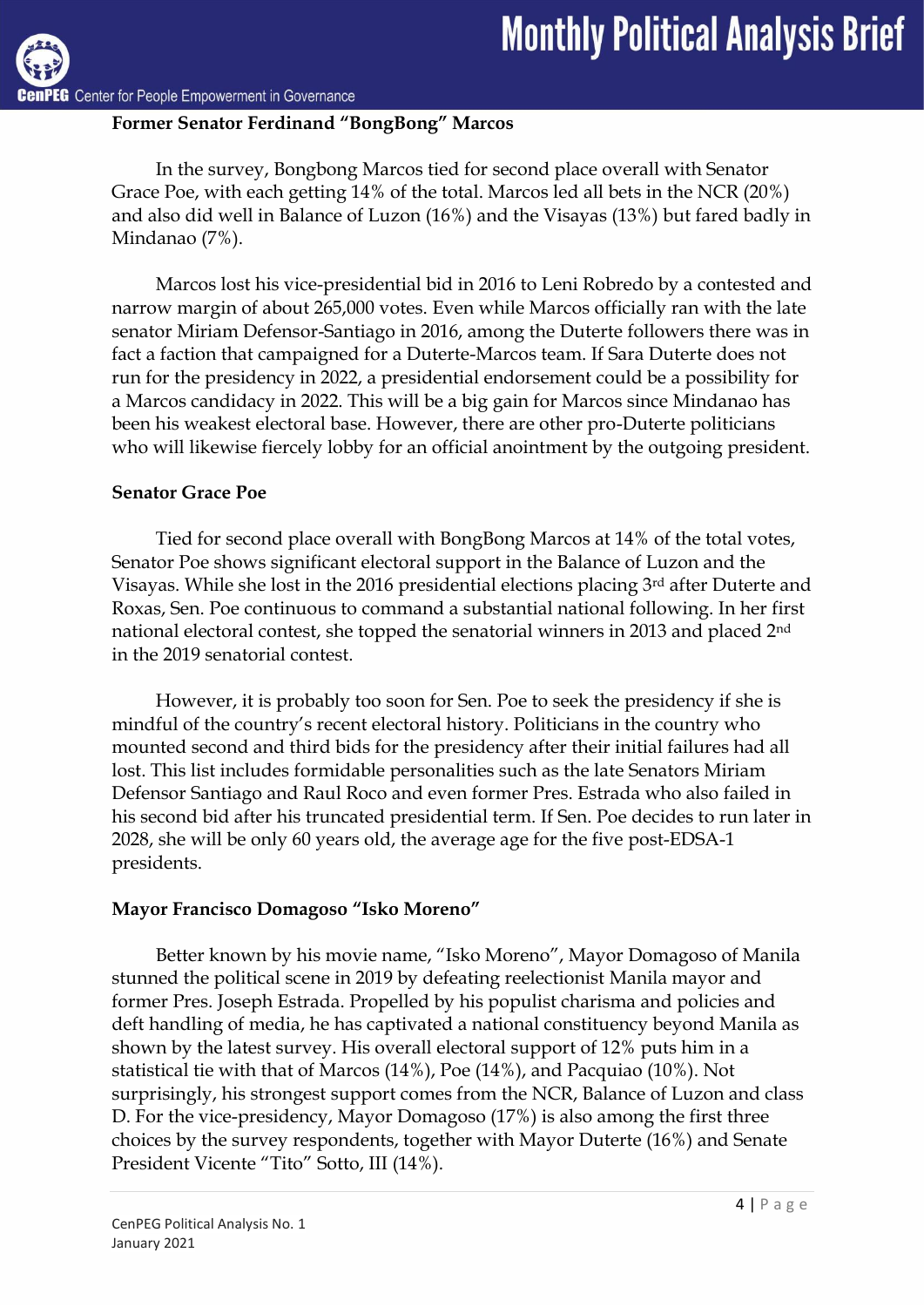However, as a first-term mayor of the historic city of Manila, he is unlikely to seek a national position this early in his political career. Before aiming for a national elective position, it is more likely that he will first consolidate his current position as Manila mayor for another term or two and use this later as a launching pad for a national political career. If Isko Moreno does run for a national position in 2022, he has good chances at the vice-presidential or senatorial contest.

# **Senator Emmanuel "Manny" Pacquiao**

Senator Pacquiao received 10% of the total votes in this survey, a statistical tie with that of Mayor Domagoso (12%) and Vice-President Robredo (8%). His assumption of the presidency of the *Partido ng Demokratikong Pilipino-Laban* (PDP-Laban) in December 2020 has strengthened the perception that he is laying the ground for his presidential run. The PDP-Laban is also Pres. Duterte's official party.

Unless supported by Pres. Duterte or selected by PDP-Laban or the *Hugpong* of Mayor Sara as its official candidate, Pacquiao lacks a nationwide organizational alliance of key political families and influential politicians from key regions of the country. PDP-Laban which he now formally leads also suffered an internal fracture in 2020 when former House Speaker and PDP-Laban stalwart Pantaleon Alvarez announced his departure from the party.

A presidential run by Pacquiao independently of the decision made by Pres. Duterte or PDP-Laban risks driving a fatal wedge among the supporters of Duterte, especially if other partisans of the president also decide to run such as Marcos, Bong Go, and Cayetano. But given his relative youth (only 44 years old in 2022) and lack of political experience, Pacquiao could also simply bide his time. He might just run for the vice-presidency or run for reelection in the Senate in 2022.

## **Vice-President Maria Leonor "Leni" Robredo**

The incumbent vice-president Leni Robredo received 8% of the total votes and showed her strongest electoral support in Balance of Luzon (13%) where she was statistically tied with the three biggest vote-getters in this region: Sen. Poe, 17%; Mayor Isko Moreno, 17%; and Bongbong Marcos, 16%.

A relative political neophyte who had only served one term in the House of Representatives, she won a major victory as vice-president in 2016, defeating better known and more experienced politicians that included former senators Bongbong Marcos, Alan Peter Cayetano, Francis Escudero, Antonio Trillanes, and Gregorio Honasan.

As the highest elected official of the opposition Liberal Party, vice-president Robredo is expected to be the party's official candidate for the presidency in 2022. With her more consultative and inclusive personality shaped by her work experience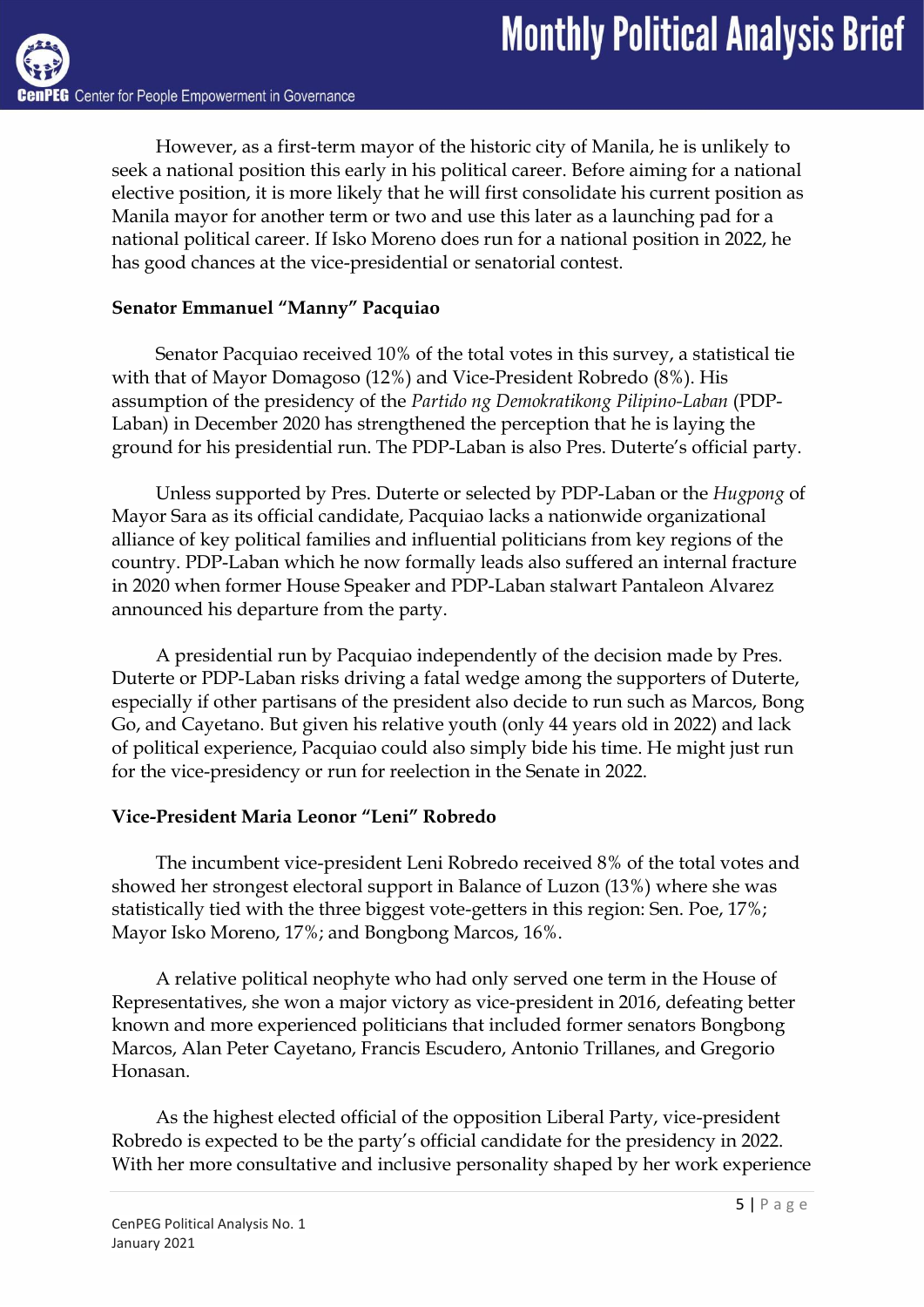Center for People Empowerment in Governance

with civil society groups, Robredo's public image and leadership style contrasts sharply with that of Duterte's strong-man persona and track-record. Her greatest challenge as the opposition presidential candidate in 2022 lies in being able to orchestrate a unified opposition slate while hoping that the Duterte camp will be divided by a number of presidential aspirants.

# **Senator Panfilo "Ping" Lacson**

Sen. Lacson received 4% of the total votes and was statistically tied with both Senator Bong Go (4%) and Representative and former House Speaker, Alan Peter Cayetano (3%). A former head of the Philippine National Police (PNP), Lacson has also served for three terms in the Philippine Senate.

Lacson has authored or co-authored several important laws including the recent highly controversial Anti-Terror Law approved by Duterte in 2020. He is well-known for his decision to personally reject the use of "pork barrel" funds traditionally assigned to legislators of both the Senate and the House. He has also earned the distinction of being the militant watchdog of the budget preparation in Congress helping ensure that the entire process fully complies with constitutional and legal mandates.

If Sen. Lacson aims for the presidency in 2022, he runs the risk of dividing the opposition. Lacson's detractors fear that a presidential run for him in 2022 as he did in the 2004 presidential election will undercut the possibility of a unified opposition against a Duterte-backed candidate. With Lacson's public persona as a "more rational version" of Duterte, he could attract voters who are wary of another Duterte-anointed candidate and yet still amenable to having a willful leader without the abuses associated with the outgoing president.

## **Senator Christopher "Bong" Go**

Receiving 4% of the total votes, Sen. Bong Go enjoys special ties with President Duterte. He has served as Duterte's close and trusted ally since the latter was still mayor of Davao city. A complete political greenhorn, Go won a Senate seat in the 2019 elections benefitting largely from the huge material and political resources he enjoyed from his close association with the president.

If Mayor Sara does not run in 2022, Sen. Go has a good shot at being in the short list of possible aspirants to be anointed by Duterte. However, such an endorsement could provoke a backlash from other presidential bets in the Duterte camp who are dismissive of Bong Go's lack of popular appeal and independent political track-record. It is also possible that Sen. Go could be considered for the vicepresidency especially if the Duterte-anointed candidate is from Luzon.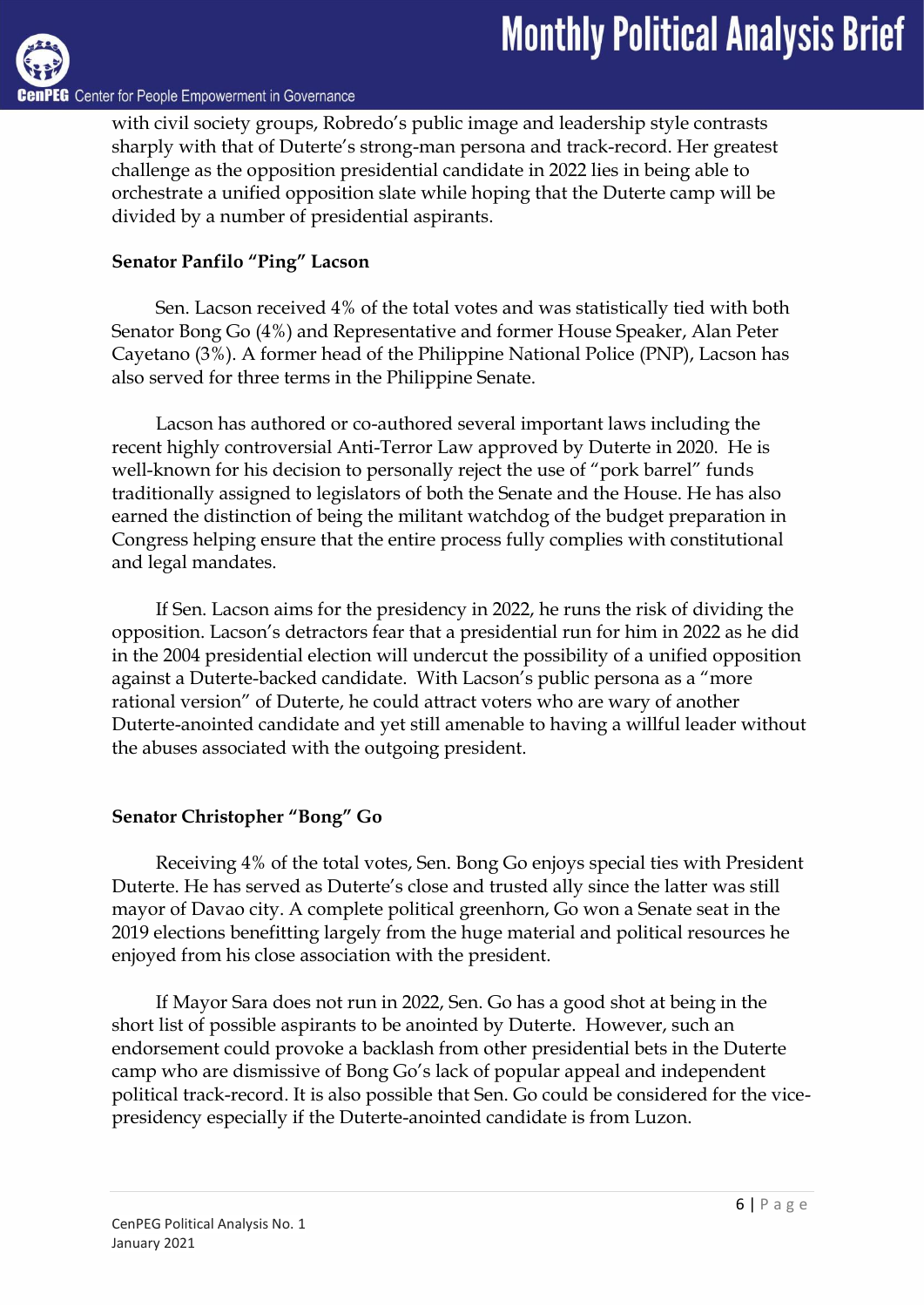Center for People Empowerment in Governance

# **Representative Alan Peter Cayetano**

Representative and former House Speaker Alan Peter Cayetano received only 3% of the total votes but he has been long perceived as interested in running for the presidency. The losing vice-presidential running mate of Duterte in 2016, Cayetano ran for the lower House in 2019 and became Speaker of the House in a term-sharing arrangement with Rep. Lord Allan Velasco.

An ambitious and experienced politician, Cayetano sought to make the House Speakership as a launching pad for his future plans for a higher office. However, Cayetano's plans went awry when he tried to sidetrack the Speakership termsharing arrangement with Rep. Velasco, another close Duterte ally. Aside from displeasing Pres. Duterte, Cayetano was also not in good terms with Mayor Sara and brother, Rep. Paolo Duterte, who both helped mobilize the critical mass of legislators that forced Cayetano to comply with the term-sharing arrangement of the House Speakership with Rep. Velasco.

With the unexpected turn of political events against Cayetano, it is difficult to see him aiming for the presidency without the endorsement of Pres. Duterte. Still relatively young however, Cayetano might consider a second run for the vicepresidency in 2022, or reclaim his old Senate seat or simply run for another term in the lower House.

# **Senator Richard "Dick" Gordon**

A two-term senator and a losing presidential candidate in the 2010 presidential elections, incumbent senator Richard "Dick" Gordon managed to get only 0.2% of the total survey votes. He has broad executive experience having served as city mayor of Olongapo city, chairman of the Subic Bay Metropolitan Authority (SBMA), and Secretary of Tourism during the Macapagal-Arroyo administration.

As the current chair of the Senate Blue Ribbon Committee, Gordon has presided over many sensitive hearings including the illegal drug syndicates and corruption cases involving ranking government officials. In his current capacity as chair of the Philippine National Red Cross, Gordon has engaged the government in contentious negotiations for the proper compensation of the Red Cross for services as a major virus testing center during the pandemic.

There have been no indications that Gordon is interested in running for the presidency in 2022. Moreover, a major concern is his age since he would be 76 years old during the election year.

## **Retired Supreme Court Senior Associate Justice Antonio Carpio**

Receiving 0.1% of the survey votes, the inclusion of retired Supreme Court Senior Associate Justice Antonio Carpio in the polling list is somewhat of a surprise.